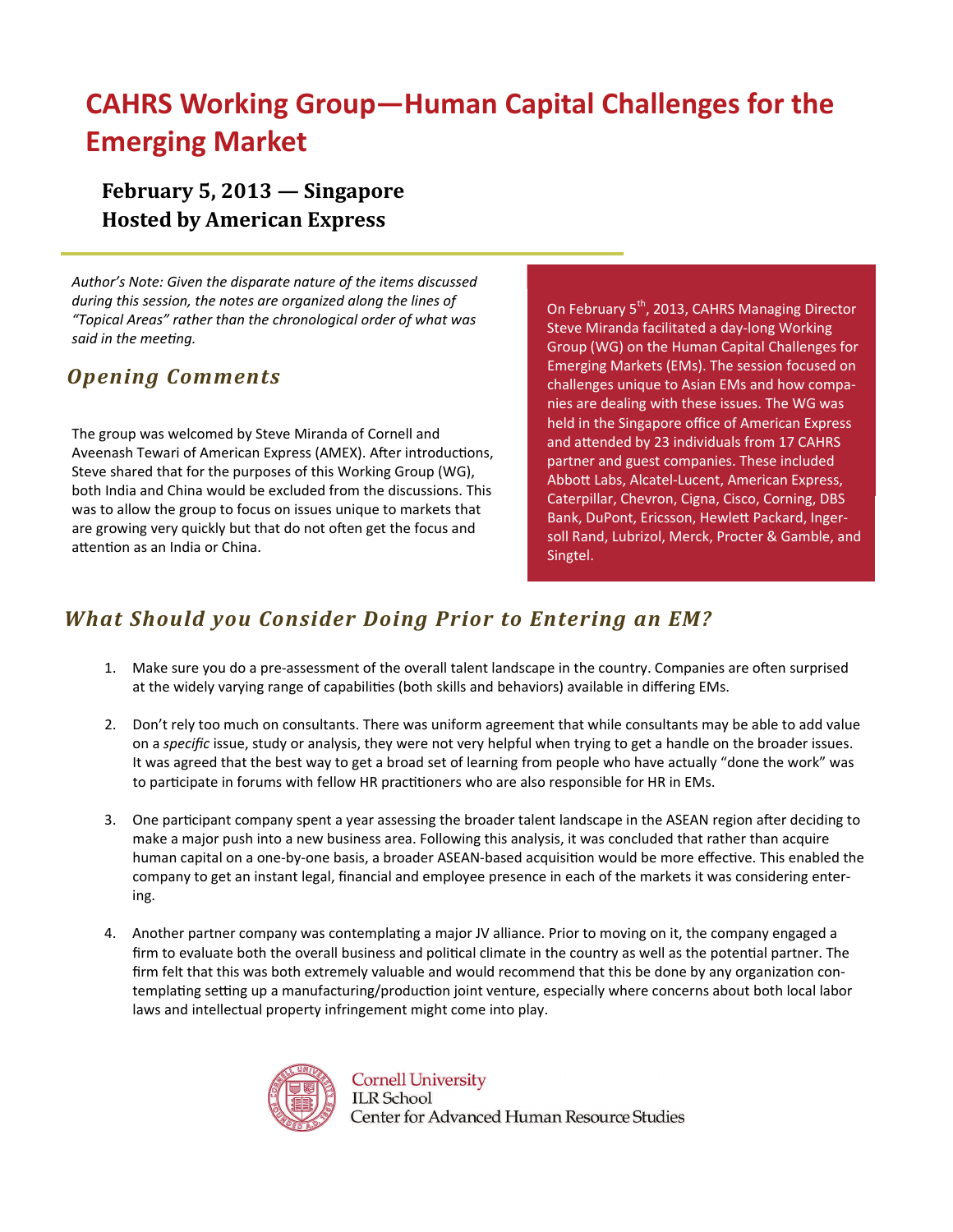# Page 2 **Human Capital Challenges for the Emerging Market**

5. Some of the specific questions to evaluate prior to deciding to enter into an EM joint venture might include:

- How easy is it to file and attain a patent?
- Are there any particularly onerous legal constraints we will operate under?
- What is the political landscape and is it likely to change significantly in the near future?
- How easy is it to procure licenses?
- How skilled is the local workforce?
- How strong is the local (not national) economy and will this work to our advantage or disadvantage?
- 6. Another set of questions from a labor relations perspective might be:
	- How flexible are the local labor employment laws?
	- How strong are the local unions? Do they have national ties to the government?
	- What is the local unemployment level?
	- How robust are the neighboring educational institutions which we will look to for our junior hires?
	- What is the general education level of the surrounding population?

One of the partner companies shared that one of its units used this sort of "disciplined ap‐ proach" when looking into a specific site location in a country and decided to actually change the city in which to do the JV. Simultaneously, another unit within the same company did not use this approach and wound up starting, shutting down and ultimately relocating the manufacturing JV – all within a year.

7. Make sure your employees are educated on the legal requirements your corporation must act under. This is especially true if you are a UK (Anti-Bribery Act) or US (Foreign Corrupt Practices Act) headquartered company. Some companies indicated that they are making a discussion of ethics part of the recruitment process rather than wait until the employee are on-board.

### *What are the Unique Human Capital Challenges to EMs in Asia?*

- 1. Have a clearly thought out strategy when it comes to selecting employees for future global roles vs. employees you wish to develop to be either country or regional leaders. One of the partici pants shared that his/her company requires individuals to have at least managed at a country or regional level prior to assigning them any sort of global responsibility.
- 2. Make sure a discussion of talent acquisition and retention is included as a core part of your EM entry strategy. Companies repeatedly do not appreciate how difficult this will be and do almost no preparaƟon prior to their business entering a new EM. Because of unique technical requirements, some industries (e.g., telecom, high tech, etc.…) do not have large pools of availa ble candidates. This means that poaching from competitors is often the primary recruitment method used.
- 3. If you find yourself in one of these industries in an EM, a good strategy is to target a "neighbor" industry which may have talent which is a "close enough" of a fit for what you're looking for. An approach that one of the participants used was to contract with an executive search firm to go into a given EM and complete a talent inventory of the "movers and shakers" in the targeted market. The search firm was also tasked to look for "talent magnets" or individuals who had a proven track-record of attracting other key players to their company.
- 4. For individuals in EMs whom you are not able to attract to your company, top leaders need to understand the critical importance of bringing them into your personal network. Even competi-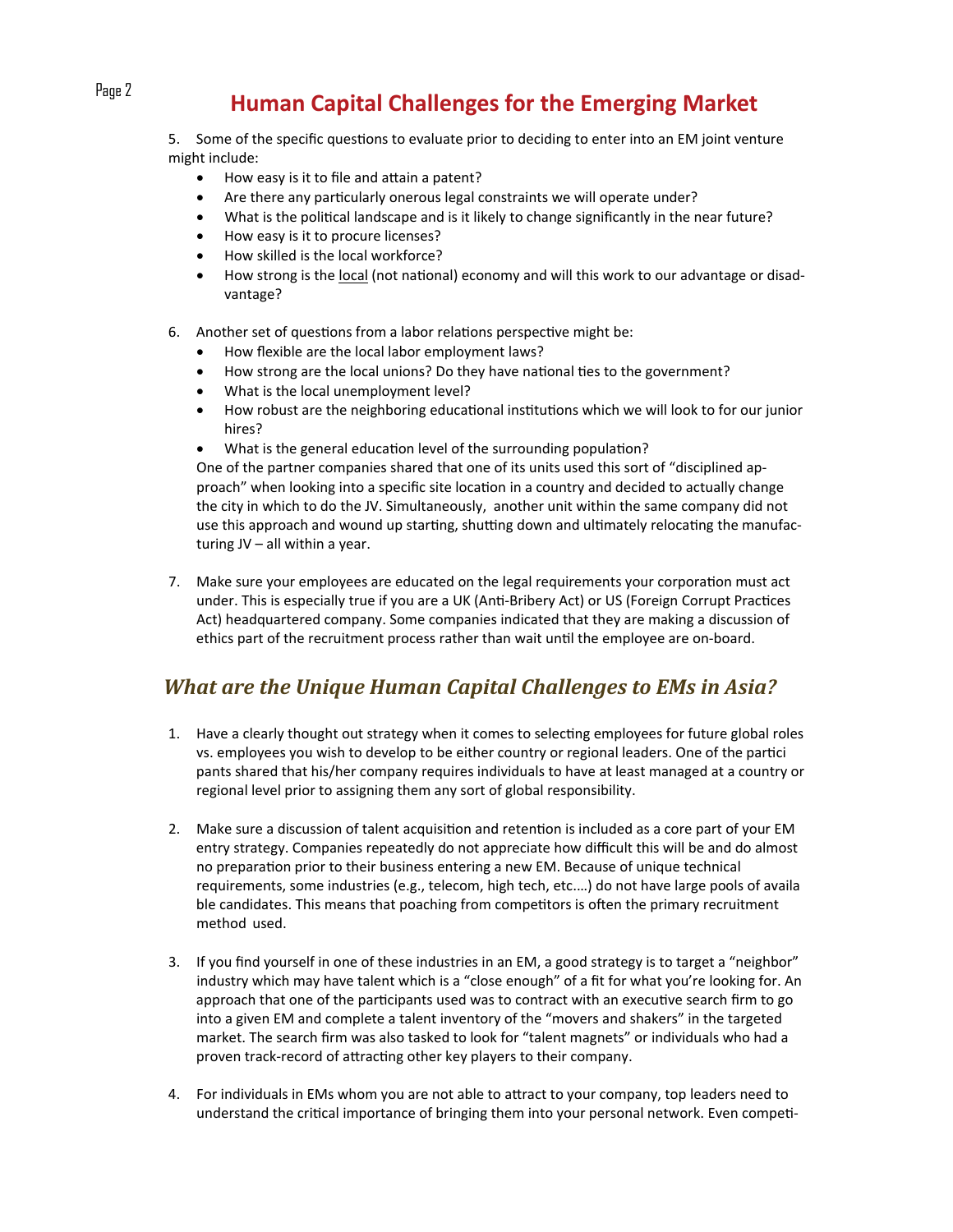# Page 3 **Human Capital Challenges for the Emerging Market**

tors are often eager to discuss challenges they are facing with each other as long as sensitive or proprietary information is not being divulged.

5. Do not be surprised by what you may consider to be "unrealistic" employee expectations relating to titles, career advancement and compensation increases. Because EMs are so "hot," employee turnover is and will most likely continue to be quite high in the years ahead. In addition, employees in EMs are much more demanding about career progression in that they are not only asking about the current role but about what opportunities the company will provide over the next three to five years.

### *What's Going on in Terms of Recruitment and Retention in the Asian EMs?*

The group spent time discussing the difficulty of sourcing talent in various Asian EMs as well as the current levels of employee turnover being experienced by the various companies represented at the Working Group. Their conclusions are shown below:

| <b>Country</b>     | <b>Difficulty of Sourcing</b><br><b>Talent</b> | <b>Current Employee Turnover Rate Experi-</b><br>enced by WG Participants |
|--------------------|------------------------------------------------|---------------------------------------------------------------------------|
| Cambodia           | 3                                              | 15-25%                                                                    |
| Indonesia          | 2                                              | 20-30%                                                                    |
| Laos               | 3                                              | Too Soon to Tell                                                          |
| Malaysia           | 1                                              | 15-20%                                                                    |
| Myanmar            | 3                                              | Too Soon to Tell                                                          |
| <b>Philippines</b> | 1                                              | 10-15%                                                                    |
| Thailand           | 1                                              | 10-15%                                                                    |
| Vietnam            |                                                | 15-25%                                                                    |

Key:  $1 =$  Quality of talent good, relatively easy to source

2 = Quality of talent OK, some difficulty sourcing

3 = Quality of talent highly variable, very challenging to source

*Facilitator's note: Shortly following the session, two compensaƟon consulƟng groups released their latest* forecasts for 2013 salary increases in various Asian markets. The Hay Group forecasts: Vietnam 12.8%, Indonesia 10.6%, India 10.5%, China 9.5%, Philippines 8%, Malaysia 6.2 %, Thailand 6%, Korea 5.3%, Australia and Singapore both 4% and New Zealand 3%. The Aon-Hewitt forecasts: India 10.3%, China 9.3%, Philippines *7.2%, Malayasia 6%, Hong Kong 4.8%, Australia 4.2% and Singapore 4.7%.* 

### *What EM Areas are Most Different When Compared to More "Stable" Markets?*

1. Accept the fact that wage rates move very quickly in EMs and that while an annual 2 to 3% salary increase may be the norm in your corporation's developed markets, double-digit  $increases -$  sometimes two to three times per year – are not unusual in some of the hotter markets.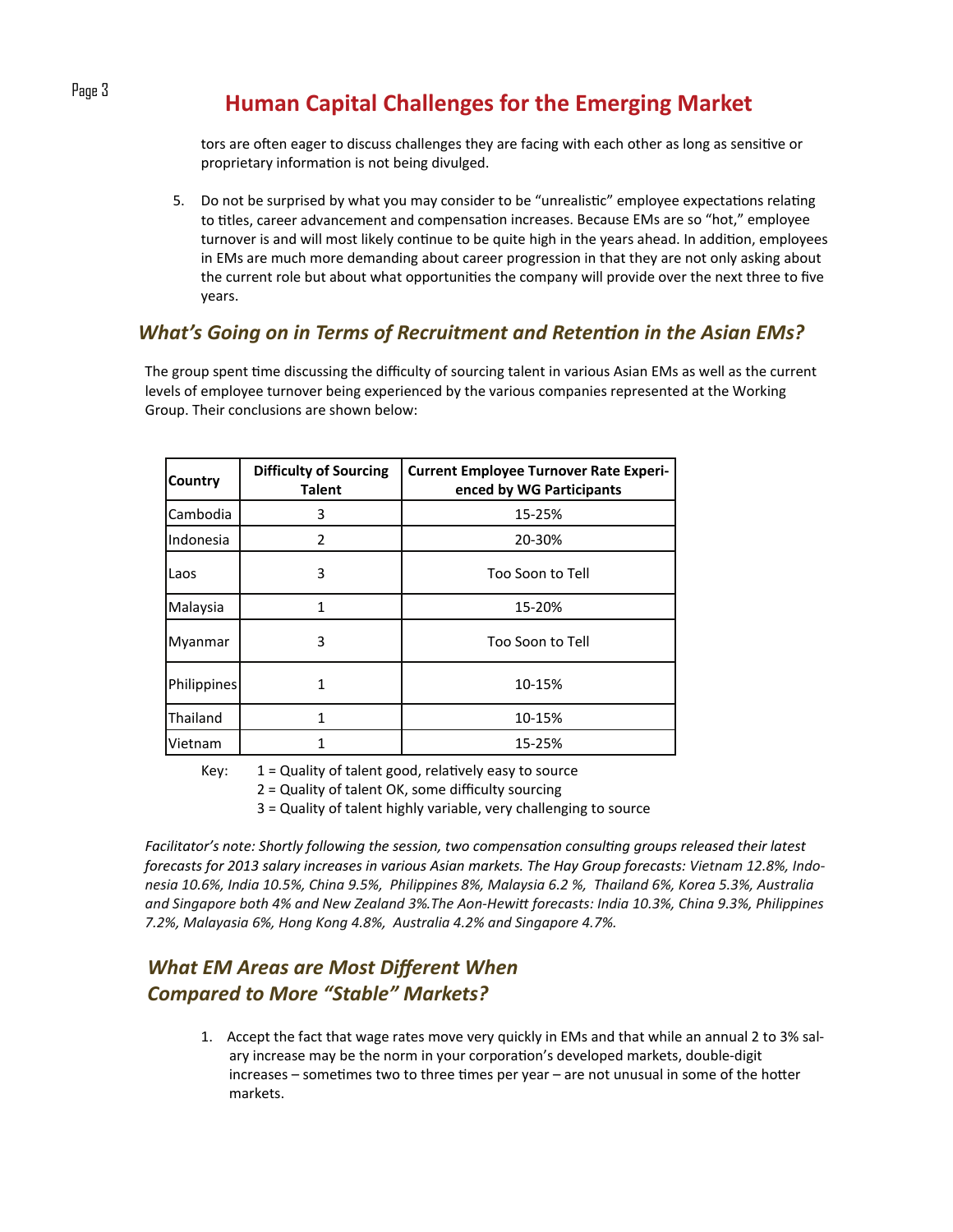## Page 4 **Human Capital Challenges for the Emerging Market**

- 2. One partner shared that after concluding a long search for an executive, he/she found out the individual was in the process of negotiating an even richer deal with a competitor company during his/her new hire orientation session.
- 3. Even though China was not part of this WG's focus, one partner shared that in-wage structures changed three times in that market in 2012. While many MNCs were *not* able to move quickly enough to respond, Chinese State Owned Enterprises (SOEs) and large publicly traded Chinese companies did, grabbing much needed talent from a variety of competitors. There was a belief that this same phenomenon would occur once stronger Asian EM corporations developed.
- 4. It's critical that any C&B package be positioned and explained within the local context as opposed to whatever global framework you have in place. While a global framework is useful for the development of an overall strategy, local hires must have the package communicated and marketed to them in a form and manner they understand. Specific examples include tax incentives for housing and car allowances, mandatory vs. optional retirement schemes, etc...
- 5. While a global C&B strategy is useful, it is not a good idea to stick to it too rigidly. This is because your company needs to recognize that the very things that allow them to pay "at mar‐ ket" wage rates back in their home country (e.g., company reputation, employment brand, etc…) may have zero value in an EM. As such, you will most likely have to pay a premium in order to attract the level of talent your organization requires.
- 6. Understand that in some jurisdictions, any decrement to the benefits package must be negotiated with the employee. Specific countries in which this is true are Thailand, Indonesia, Malay‐ sia and Vietnam. In other countries, this also holds true when dealing with changes to the Sales Compensation scheme.
- 7. Compensation confidentiality agreements are not culturally relevant in many of the EMs. So be prepared for employees to know what other employees are making, non‐disclosure agree‐ ments notwithstanding.
- 8. Long-term incentives (e.g., restricted stock, options, etc...) are not as valued in EMs as cash. This is because many EM employees don't plan to be with the same employer for three to four years and prefer to have the cash up-front. Putting too much faith in your long-term plan as a solid retention device is often a mistake because employees are most likely planning to move twice in the next three to four years, each time targeting an increase of 20 to 40% in their cash compensation.
- 9. Do not underestimate the high levels of bureaucracy present at all levels within many EM governments. Procedures that may take one to two months to finalize in one country may take up to a year in certain EMs. Help to educate Corporate that regulated industries (e.g., banking, finance, telecom, etc…) may face especially onerous legal and employment hurdles. All of the participants believed that certain EMs make these processes harder for non-domestic companies in order to slow down the ability of non-local competitors to proceed more quickly.
- 10. Be aware that some EMs may require either a certain position or a certain percent of overall management positions to be staffed by locals. Changes to both local and national labor laws (e.g., Vietnam's recent ruling on labor unions, Indonesia no longer allowing certain types of outsourcing, etc.…) come at varying frequencies within EMs and companies need to be sure to stay on top of this.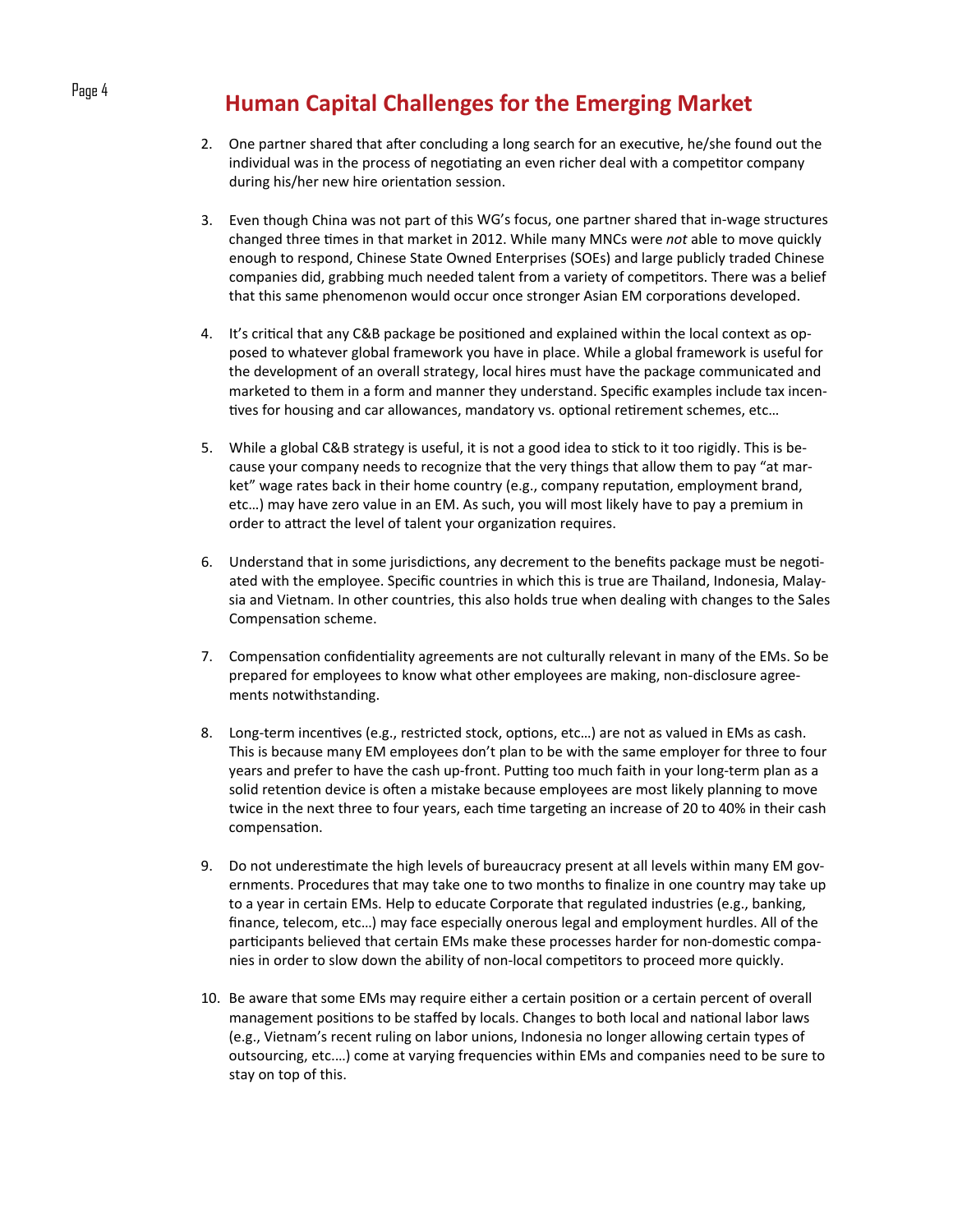## Page 5 **Human Capital Challenges for the Emerging Market**

11. Many of the participants also felt that western MNC's legal teams usually take a more conservative approach to any new legal ruling and as such, often put their own company at a disadvantage to a local firm who may "…not be moving as quickly…" to implement the new change. There was also agreement that EM governments often enforce these new rules more quickly and strictly when non-local companies are involved.

### *What are Some Key Areas You've Had to Deal With That are out of the Ordinary?*

- 1. Do the appropriate homework to understand your company's perceived value proposition and brand image by the given EM's national culture. Some companies can play this to their immediate advantage as particular industries may be viewed "less critically" as an employer in Asia than might be the case in "the west" (e.g., tobacco, alcohol, etc…).
- 2. Don't underestimate the impact of societal expectations and family ties when asking individuals to move to non‐local assignments (both in‐country and out‐of‐country).
- 3. Be aware that just as in Western countries, certain cities or locations within a given EM may be viewed has much less desirable than others. This is often related to concerns around security, pollution, the lack of local infrastructure and general quality of life.
- 4. Participants also felt that organizations often under-leverage their government and local business development organizations (e.g., Embassy and Chamber of Commerce) and that these orgs can provide a treasure chest of insight as it regards what has and has not worked in the past.
- 5. With the fundamental question from employees being, "How much are you going to invest in *me* to ensure my skills are always up-to-date?" all of the partner companies agreed that L&D programs have a much greater impact in Asian EMs than in more stable western markets. As such, there was uniform agreement that use of formal education and training programs are great ways to meet employees' development demands.
- 6. Do not underestimate the power of the local HR network to provide you with answers to tricky problems. It's especially critical to develop these networks in order to help you evaluate which local HR practices are legitimate and valuable vs. those which have simply been carried forward and never questioned. This is especially true when dealing with non-mandated benefits.
- 7. In some countries, a growing sense of nationalism has resulted in a rebirth of pride in the national language. Malaysia was cited as one country where this is happening. The group concluded that it will be interesting to see, in markets such as these, how the government will attempt to balance a need for national self-esteem against the market realities of English as an almost mandatory required global skill.
- 8. There was uniform agreement that everyone wishing to rise to an Executive level within the organization would have to have strong written and verbal English skills. This was not because lack of English skills made them less qualified from a technical or managerial perspective but because of the key roles of Executives to actively promote and sell ideas within the organization. The challenge with this is that local companies who are also looking for great talent have no such constraint in terms of only wanting good English speakers at the top. As such, they often provide a more "welcoming" environment for local mid‐level talent.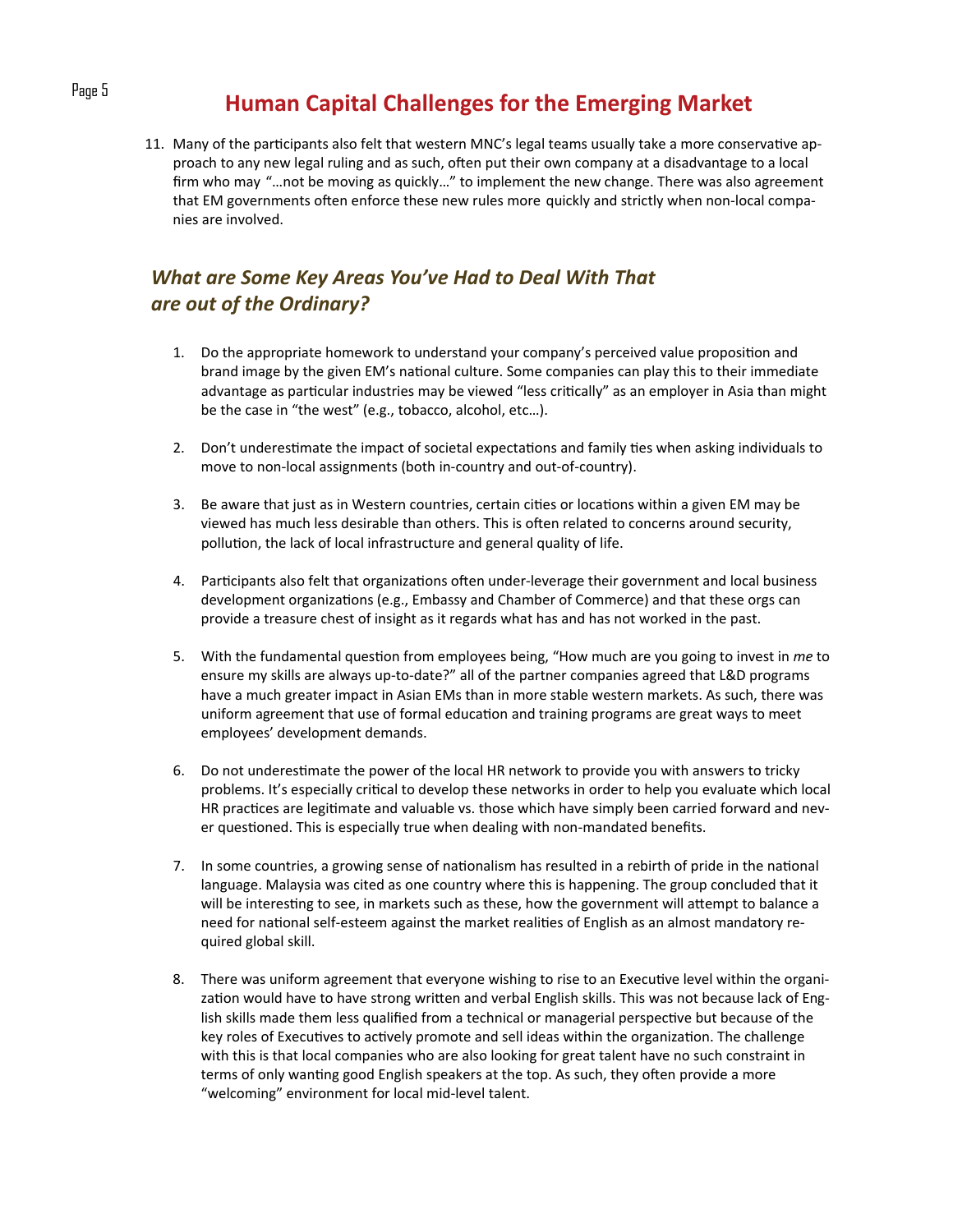# Page 6 **CAHRS Working Group—Human Capital Challenges for the Emerging**

9. Corporate Social Responsibility (CSR) is viewed as important to many EM employees. Some participants indicated that their organizations are trying to get multiple benefits from their CSR investments by contributing to efforts which have the added benefit of simultaneously improving infrastructure (e.g., roads, hospitals, communication, etc...

#### *What Specific Steps Have you Taken That Have Helped in EMs?*

- 1. One partner shared that its company had created a program to build the brand image of the com‐ pany in the eyes of the employee's family. Unlike most western countries where this would be viewed as an inappropriate intrusion, family influence is extremely strong in all of the Asian EM cultures. This is especially true in markets such as India, Indonesia and Thailand. As such, appropri‐ ately engaging with the parents and grandparents of an employee can potentially help with retention. One way to do this is to hold various events during the course of the year where the entire family is invited as well as planning various CSR initiatives to both include and be advertised to family members.
- 2. Another approach was to allow employees whose work prevented them from taking advantage of educational benefits to "transfer" that education benefit to his/her spouse. So far, this program has proven to be enormously popular.
- 3. Put in place both short- and long-term initiatives to deal with the widely varying level of English capability (both spoken and written) at levels below the top economic strata of the population. Almost all of the participants agreed that for the top one to two levels within your organization, the ability to speak and write English well was a must. However, at lower levels and for certain midlevel roles, this requirement was less stringently enforced. Partners unanimously agreed that the general quality of English has been getting much better over the past 10 years but that Japan continues to be problematic.
- 4. Find a reputable labor lawyer who can keep you updated on any changes to employment law. This can be done by either engaging a global law firm or using a recommended local attorney who specializes in labor law. Note that this was one area where the group agreed that a highly specialized consultant could be of great value to your organization.
- 5. Have labor lawyers inform you about both mandatory and traditional employee separation/ downsizing/redundancy costs prior to entering into a new market. The group generally agreed that the most problematic emerging markets in which to separate employees were Korea, the Philippines, Malaysia and Vietnam. In addition, the group cautioned that separation amounts are often influenced by different "umbrella" unions which may have greater or less say on the outcome de‐ pending upon the particular industry you are in.
- 6. One partner company shared that prior to going into a set of markets, it had hired a firm specializ‐ ing in demographic data and surveys to go into the relevant markets and research both the quality of capabilities available in the market as well as the key employment motivators. The goal was to determine whether the programs it had in place in other EMs would work in the new market or whether significant changes would need to be made to the value proposition. The company was surprised to learn that what was working for them in their current EMs would, for the most part, *not* work for the new emerging market they were targeting. This upfront research avoided a major mistake in where to locate a proposed manufacturing facility.
- 7. Do not ignore planning for potential personal/personnel security issues (e.g., political unrest, religious unrest, fomented nationalism, etc...). Ensure your policies and procedures are implement-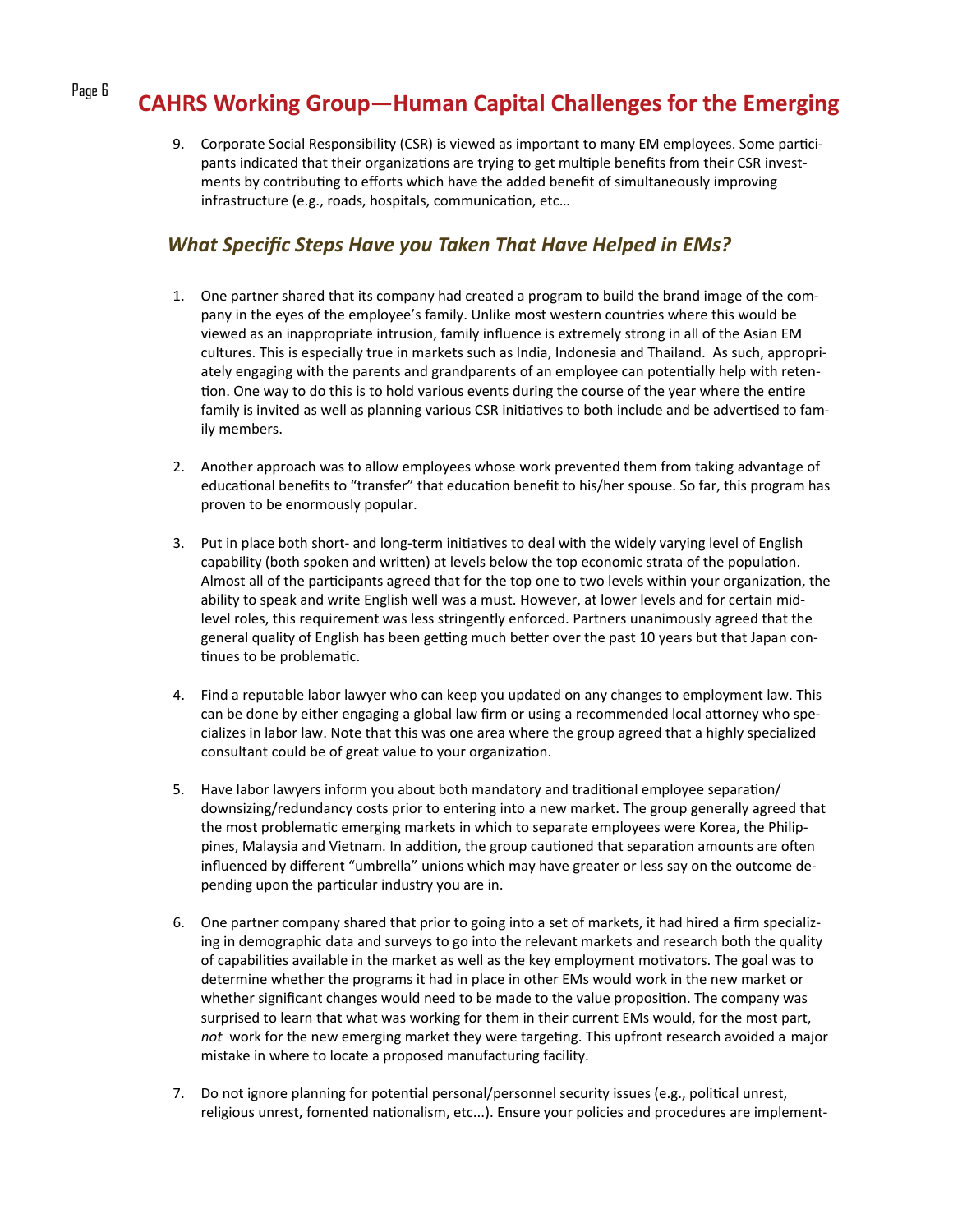# Page 7 **CAHRS Working Group—Human Capital Challenges for the Emerging**

ed in a way that your local employees do not feel that they are viewed as "second class citizens" to expats.

- 8. Employee referrals are a good way to source low‐ to mid‐level employees, especially if you make it clear that a particular level of English proficiency is required. However, in EMs where strong family connections, religious affiliations or school networks are the norm, it's important to be aware of how many of any particular "group" of people your organization is bringing in.
- 9. Employee Sourcing of top-level positions is best done using a search firm.
- 10. For markets in which they have both a long‐term interest as well as high levels of employee turn‐ over, one participant company has established a university scholarship program consisting of full tuition, internships and a job offer after graduation. The goal is to lock up talent early while simultaneously developing a strong local employment brand. The company is also seen as helping to "nation build" and as a result has improved its relations with government officials at both the country and local level.
- 11. When interviewing EM locals for managerial positions, make sure to ask about who else they know in their particular field as well as whom they might be able to convince to join the company.
- 12. Include a realistic evaluation of how the lack of dependable infrastructure (roads, communications, medical facilities, etc...) will affect both your business and HR operations/policies.

#### *What's Different About Managing Leadership Development in EMs?*

- 1. Accept the fact that any programs you develop must accommodate the need to develop leaders for local initiatives against the desires of top-performing employees for an out-of-country assignment. One partner company shared that when it asks top talent in the emerging Asian markets to rank order which countries they would be able to move to, two always came to the top of the list: Aus‐ tralia (because it's close by) and whichever city in the USA the company's HQ was located.
- 2. Participants shared that they have had much less luck in getting high potential employees interested in "less glamorous" markets. Various partner companies also shared that when employees move from one country to another, the new norm is to have them move from one local package to an‐ other local package, with formal expat packages becoming more and more rare.
- 3. While specific skillsets are sometimes hard to find, many organizations have been pleasantly surprised by the learning agility they have found in newly hired employees in EMs. One partner shared that its corporate culture is one where those who wish to rise to an executive level must have spent time in one or more of the "less attractive" markets in order to gain a full appreciation of how their industry really operates.
- 4. Your development programs should also provide attractive career opportunities for employees who declare themselves "not mobile." One participant shared that the way its company approaches the issue of personal growth is to cluster countries together. This provides greater opportunity for employees to increase their levels of responsibility while not necessarily having to relocate to another country. It was also viewed that this approach provided for far better teamwork across the region as individuals very quickly started to think more broadly in their expanded roles. One major challenge with this solution is to clearly define what value the role of the Country Manager provides when compared to these cross-regional leaders.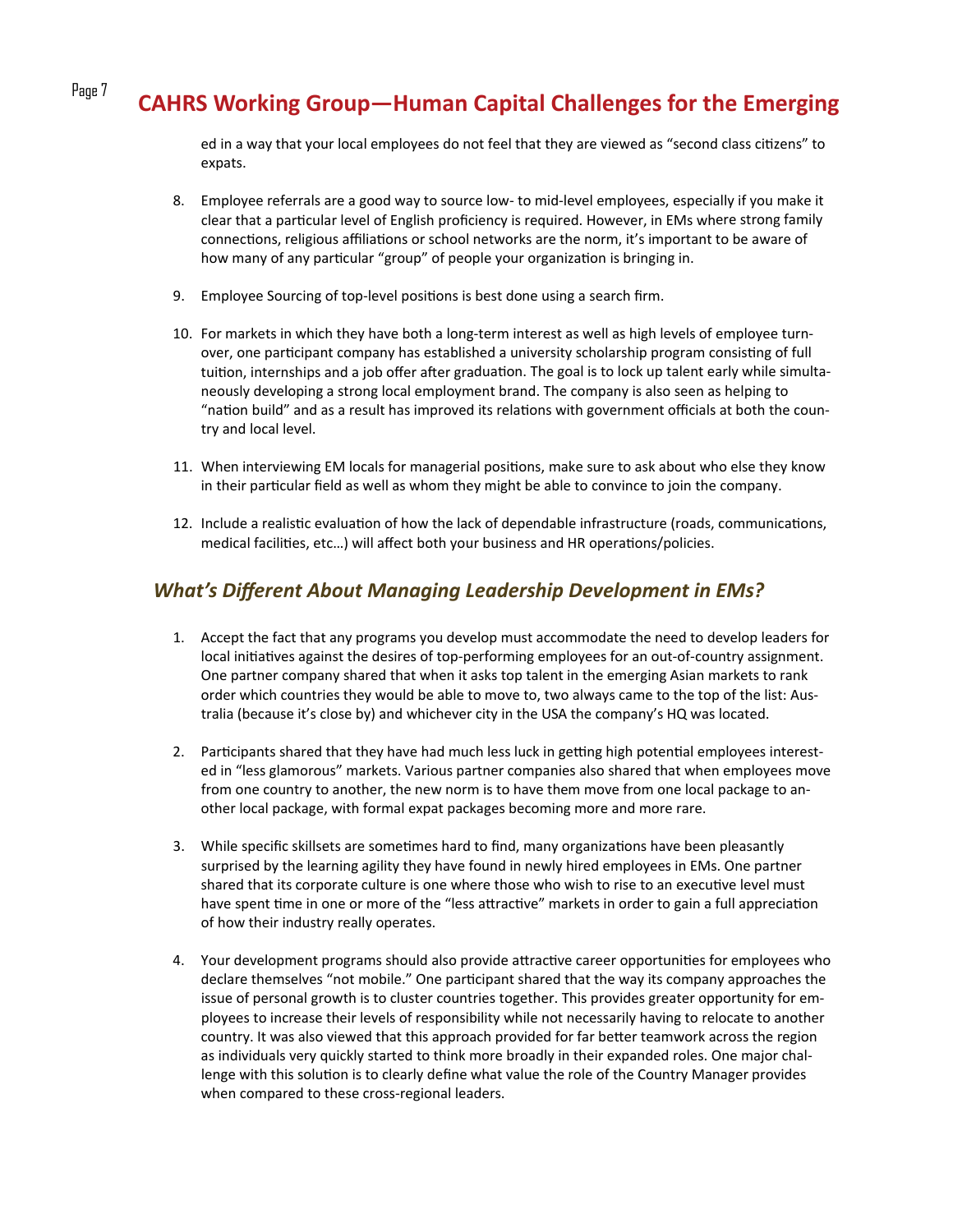# Page 8 **CAHRS Working Group—Human Capital Challenges for the Emerging**

- 5. Be aware that many citizens of EMs have a long-term "target country" in mind for where they eventually want to move. While the USA, Canada and Australia continue to top this list, other intra-Asia countries are increasing in popularity. This must be taken into account when working with high potential employees who you wish to develop and keep as long-term assets.
- 6. Be wary of the employee who moves from his/her home country to the HQ country and then wants to return to the home country as an Expat. Doing this will cause all sorts of issues with other local employees.
- 7. Do not underestimate the impact of your employment brand on your ability to source future leaders. One under‐leveraged facet of employment brand in EMs is Work‐Life balance. In general, work‐ life integration is becoming as important for younger workers in EMs as for workers in developed naƟons. One technique that has also worked very well in EMs is to *not* brand the company but to put people into a development program and then brand the program (e.g., "The XYZ Company's Future Myanmar Business Leaders Program").

### *Tips for Dealing with the Corporate Office*

- 1. Prepare Corporate to understand the fact that while the GDP per capita in a given EM may be very low, associated salary levels for qualified individuals are not commensurately "cheap" (i.e., many companies confuse the GDP level with what you actually have to pay in order to attract and retain an appropriately qualified individual).
- 2. All of the partners who had gone into EMs in search of reduced labor costs (vs. going in for the purpose of opening new sales territories) stated that every proposal to do so should include a full‐ stream cost analysis of what your total expenses will really be. This was especially true for R&D operations where the cheaper initial cost of producing a piece of software or manufacturing a specific device might be overwhelmed by the later need to spend lots of money fixing errors and/or dealing with upset customers.
- 3. Do your homework to understand your "exit" costs if you decide to either exit the market com‐ pletely or undergo major retrenchment or downsizing initiatives. This is especially true if someone from Corporate is pushing for entry into a given market because "we just have to be there!" Many of the participants shared that their HQ colleagues were quite shocked at some of the EM legal requirements when it came to employee dismissals.
- 4. Take steps to ensure that Corporate does not view Asia as a part of the world that is "…just one natural disaster after another." The negative press associated with recent events caused some of the participants in the room to feel that their corporate colleagues are less willing to commit to Asia because of this highly irrational concern.
- 5. The most critical thing to get Corporate to understand is that it is very difficult, if not impossible, to construct an "Asia strategy." Rather, given the widely disparate nature of both markets and em‐ ployees, an overall framework is required that allows for the creation of multiple integrated country‐focused strategies. This applies both to business and human capital.
- 6. Educate corporate to understand that any organizational design for an EM must be relevant and productive (e.g., what corporate may have in place in countries where more employees are present may not make any sense at all in an EM with a significantly smaller employee base).